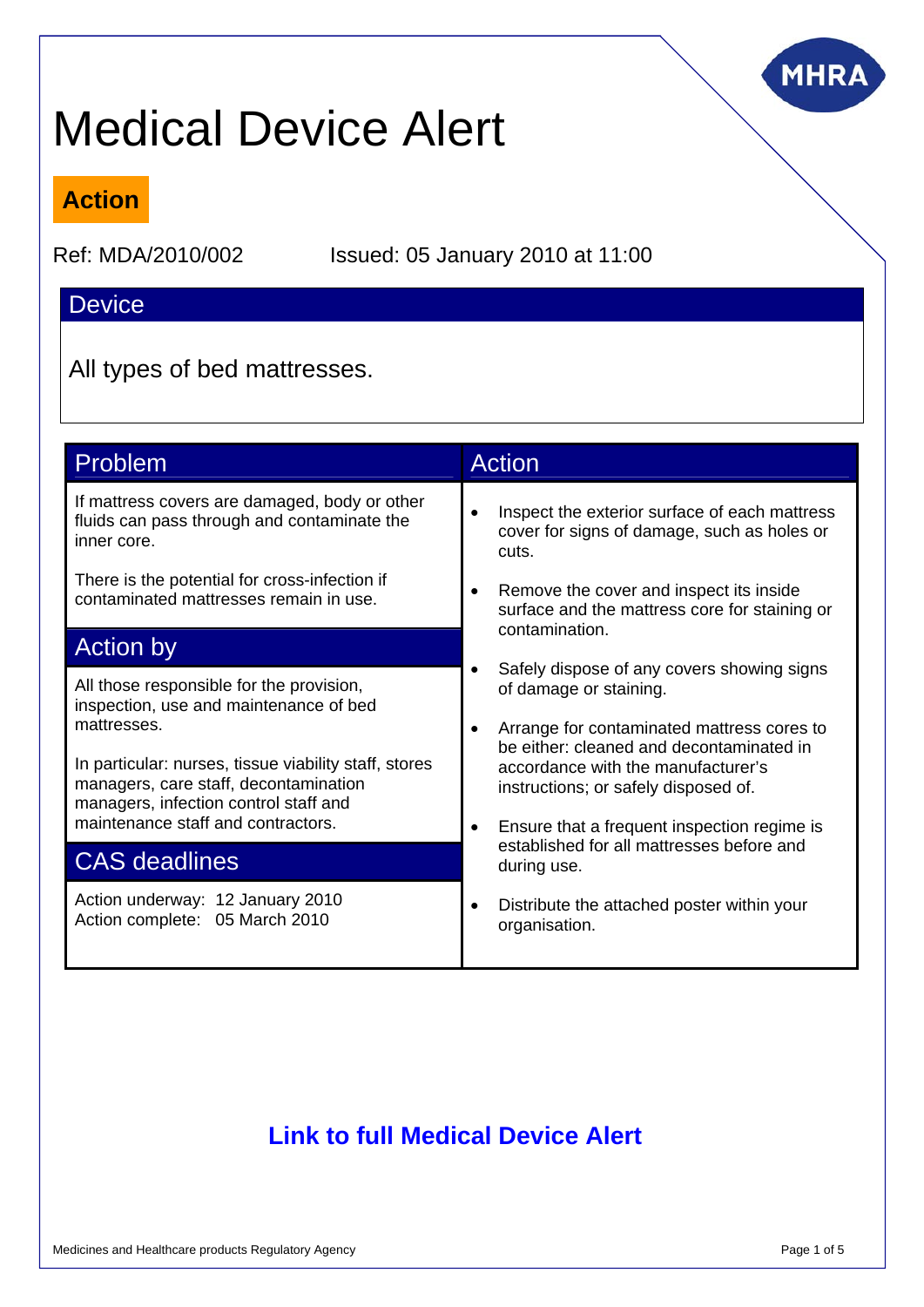### Problem

The MHRA has received numerous reports of damaged covers and associated interior mattress contamination.

Three Medical Device Alerts have already been issued on specific models: [MDA/2007/065 - Hospital beds: Hill-Rom TotalCare Duo 2](http://www.mhra.gov.uk/Publications/Safetywarnings/MedicalDeviceAlerts/CON2032088) [MDA/2008/026 - Birthright birthing bed mattresses manufactured by Huntleigh Healthcare](http://www.mhra.gov.uk/Publications/Safetywarnings/MedicalDeviceAlerts/CON014736) MDA/2009/051 - Thermo contour mattress for hospital beds manufactured by Barrington Healthcare International Ltd

Investigations have revealed that there is a widespread lack of inspection regimes that incorporate frequent checks for external damage and internal contamination.

Mattress covers can become damaged at any time during use or storage, for example from: needle stick; strike-through; damage from sharp objects; abrasion during handling, transport or movement; inappropriate cleaning and decontamination procedures.

If mattresses with non-removable covers are in use it is impossible to check the level of contamination on the inside.

### Action

A [poster](http://www.mhra.gov.uk/Publications/Postersandleaflets/CON065695) to help raise awareness of this problem is attached here as a PDF file, which should be distributed within your organisation. If you print the poster yourself, please print it in colour to show the contamination.

### **Distribution**

This MDA has been distributed to:

- NHS trusts in England (Chief Executives)
- Care Quality Commission (CQC) (Headquarters)
- HSC trusts in Northern Ireland (Chief Executives) for information only
- NHS Boards in Scotland (Chief Executives)
- NHS boards and trusts in Wales (Chief Executives)
- OFSTED
- Primary care trusts in England (Chief Executives)
- Social services in England (Directors)

#### **Onward distribution**

Please bring this notice to the attention of all who need to know or be aware of it. This may include distribution by:

#### **Trusts to:**

CAS and SABS (NI) liaison officers for onward distribution to all relevant staff including:

- A&E departments
- All wards
- Day surgery units
- EBME departments
- Equipment store managers
- Infection control staff
- Infection prevention and control directors • Intensive care units
- Maintenance staff and contractors
- Medical directors
- Nursing executive directors
- Purchasing managers
- Risk managers
- Tissue viability staff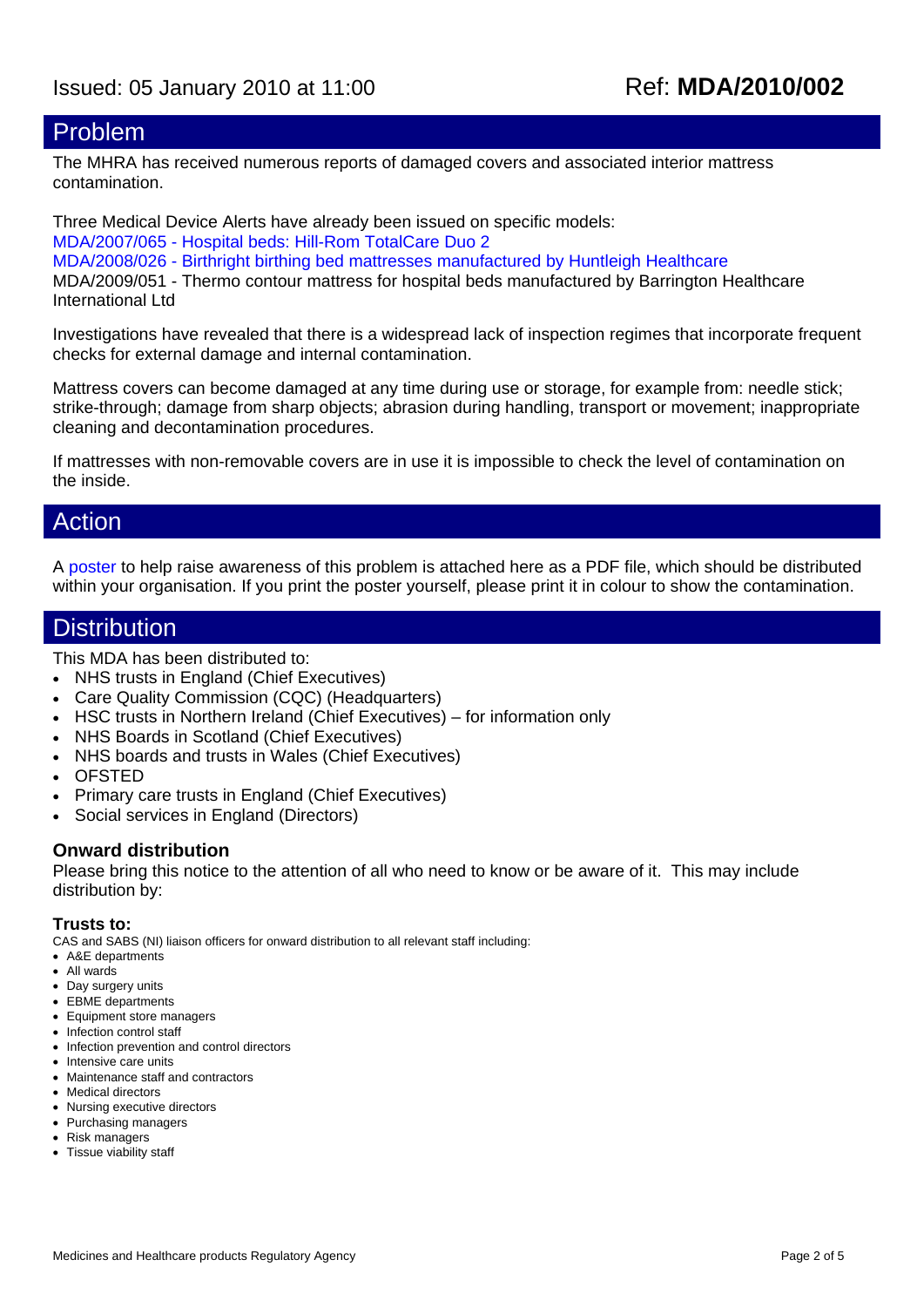#### **Care Quality Commission (CQC) (England only) to:**

- The MHRA considers this to be important to:
- Care homes providing nursing care (adults)
- Further education colleges registered as care homes
- Hospices
- Hospitals in the independent sector • Independent treatment centres
- Infection control staff

#### **Primary care trusts to:**

CAS liaison officers for onward distribution to all relevant staff including:

- Community hospitals
- Community nurses
- Equipment store managers
- Infection control staff
- Maintenance staff and contractors
- Palliative care teams
- Tissue viability staff

#### **Social services to:**

Liaison officers for onward distribution to all relevant staff including:

- Equipment store managers
- Equipment supplies managers
- In-house domiciliary care providers (personal care services in the home)
- In-house residential care homes
- Care staff
- Nursing staff
- Maintenance staff and contractors
- Infection control staff

#### **OFSTED to:**

The MHRA considers this to be important to:

• Residential special schools

### England

If you are in England, please send enquiries about this notice to the MHRA, quoting reference number **MDA/2010/002 or 2009/011/017/301/001.** 

20 copies of the poster will be distributed to liaison officers in acute care trusts, PCTs and social services by the end of January 2010. Further copies are available from the Department of Health Orderline [www.orderline.dh.gov.uk](http://www.orderline.dh.gov.uk/) – product code MATTRESS-POSTER. Alternatively download the PDF for local printing.

#### **Technical aspects**

Andy Marsden Medicines & Healthcare products Regulatory Agency Market Towers 1 Nine Elms Lane London SW8 5NQ

Tel: 020 7084 3205 Fax: 020 7084 3209 E-mail: [andy.marsden@mhra.gsi.gov.uk](mailto:andy.marsden@mhra.gsi.gov.uk)

#### **Clinical aspects**

Jonathan Plumb Medicines & Healthcare products Regulatory Agency Market Towers 1 Nine Elms Lane London SW8 5NQ

Tel: 020 7084 3128 Fax: 020 7084 3111 E-mail: [jonathan.plumb@mhra.gsi.gov.uk](mailto:jonathan.plumb@mhra.gsi.gov.uk)

Brian Mather Medicines & Healthcare products Regulatory Agency Centre for Assistive Technology 241 Bristol Avenue Bispham Blackpool FY2 0BR

Tel: 01253 596 000 Fax: 01253 596 177 E-mail: [brian.mather@mhra.gsi.gov.uk](mailto:brian.mather@mhra.gsi.gov.uk)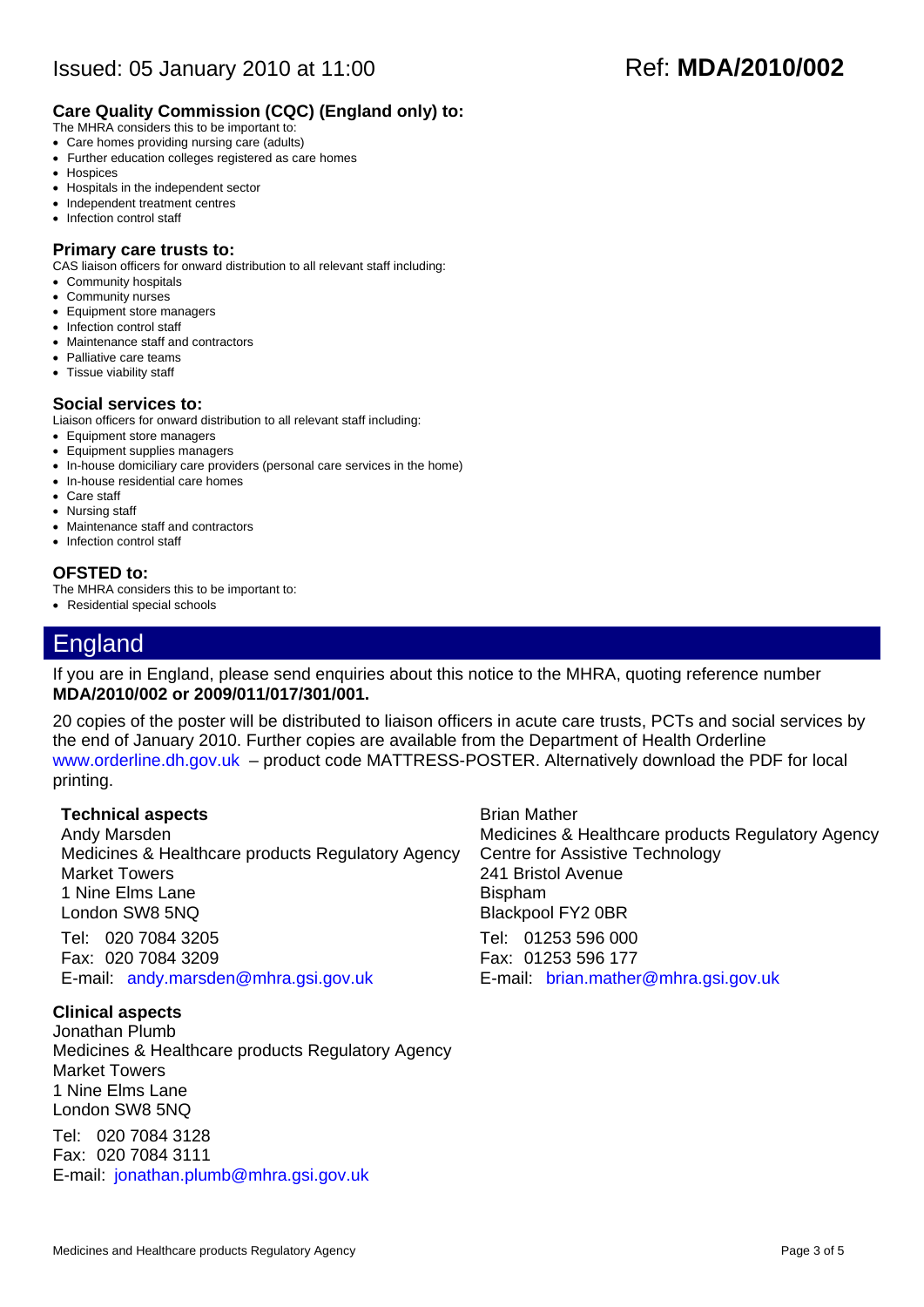#### **How to report adverse incidents**

Please report via our website [http://www.mhra.gov.uk](http://www.mhra.gov.uk/)

Further information about **CAS** can be found at <https://www.cas.dh.gov.uk/Home.aspx>

### Northern Ireland

Enquiries in Northern Ireland should be addressed to:

Northern Ireland Adverse Incident Centre (NIAIC) Health Estates Estate Policy Directorate Stoney Road Dundonald Belfast BT16 1US

Tel: 02890 523 704 Fax: 02890 523 900

E-mail: [NIAIC@dhsspsni.gov.uk](mailto:NIAIC@dhsspsni.gov.uk)

<http://www.dhsspsni.gov.uk/index/hea/niaic.htm>

### **How to report adverse incidents in Northern Ireland**

Please report directly to NIAIC, further information can be found on our website<http://www.dhsspsni.gov.uk/niaic> Further information about **SABS** can be found at <http://sabs.dhsspsni.gov.uk/>

### **Scotland**

The MDA referred to on page 2, [MDA/2007/065 - Hospital beds: Hill-Rom TotalCare Duo 2](http://www.mhra.gov.uk/Publications/Safetywarnings/MedicalDeviceAlerts/CON2032088) has a Scottish equivalent Hazard Notice, issued on 5 Sept 2007: [HAZ\(SC\)07/14](http://www.hfs.scot.nhs.uk/publications/PHAZ0714.pdf) *Hill-Rom TotalCare*® *Duo 2*® *pressure relieving hospital beds: risk of cross infection*.

Requests for copies of the poster should not be directed to MHRA. The poster should be downloaded from the MHRA website for local printing as described on page 3.

Enquiries and adverse incident reports in Scotland should be addressed to:

Incident Reporting and Investigation Centre Health Facilities Scotland NHS National Services Scotland Gyle Square 1 South Gyle Crescent Edinburgh EH12 9EB

Tel: 0131 275 7575 Fax: 0131 314 0722

E-mail: [nss.iric@nhs.net](mailto:nss.iric@nhs.net)

<http://www.hfs.scot.nhs.uk/online-services/incident-reporting-and-investigation-centre-iric/>